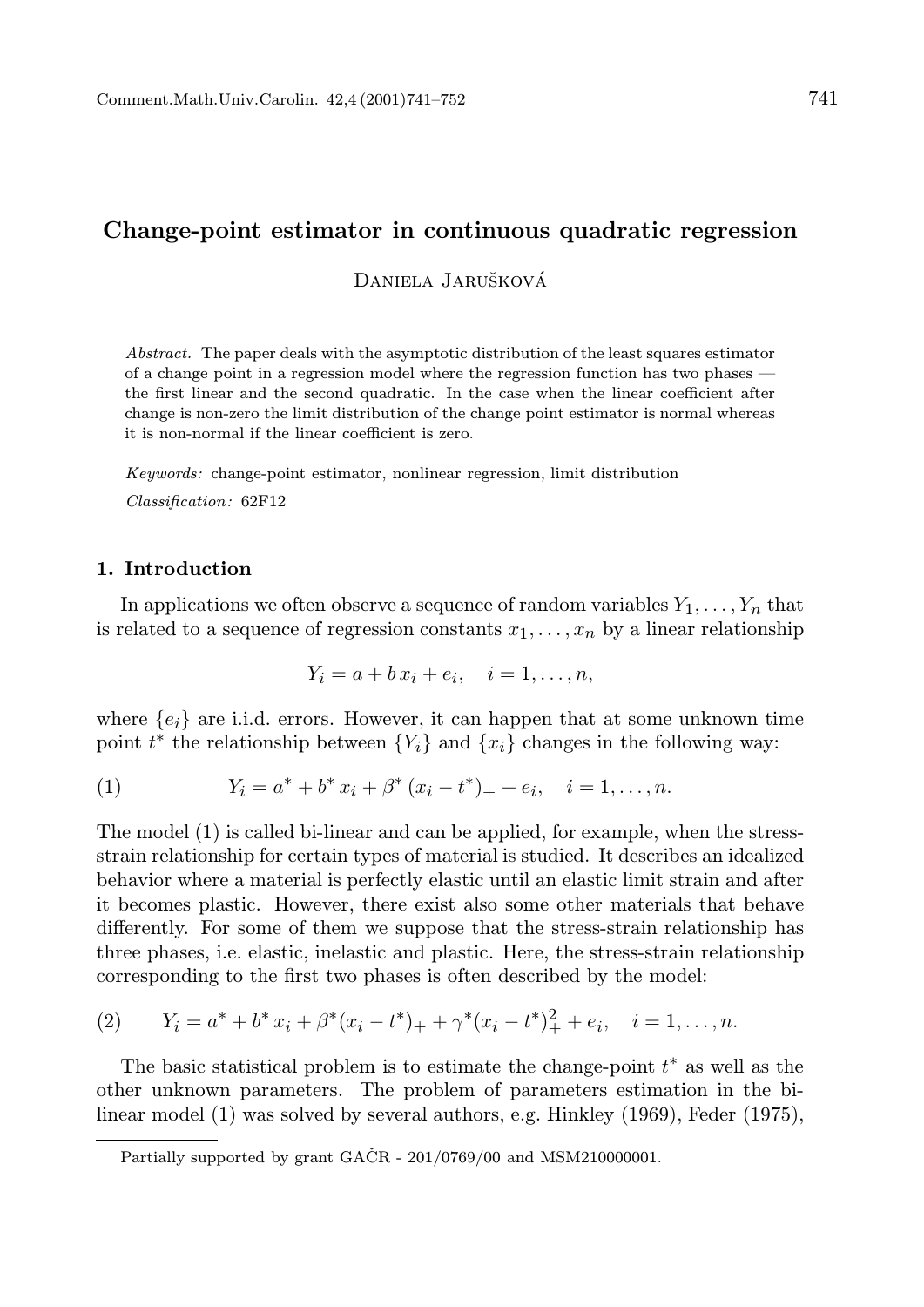Bhattacharya (1990), Hušková (1998). In our paper we deal with parameters estimation in the model (2). However, we simplify the model (2) and suppose that the parameters  $a^*$  and  $b^*$  are known so that without any loss of generality they may be set to zero. The generalization of our result for the case  $a^* \neq 0$  and/or  $b^* \neq 0$  includes no other mathematical difficulties. Moreover, we suppose that the explanatory variable attains equidistant values and therefore the regression constants  $\{x_i\}$  may be set  $x_i = i/n$  for  $i = 1, ..., n$  and  $t^* \in (0, 1)$ . The variance of random errors  $\sigma^2$  is supposed to be known so that it may be set to 1. By all simplifications above we arrive to the model:

(3) 
$$
Y_i = \beta^* (i/n - t^*)_+ + \gamma^* (i/n - t^*)_+^2 + e_i, \quad i = 1, ..., n,
$$

where  $\{e_i\}$  are i.i.d. with  $E e_i = 0$  and  $E e_i^2 = 1$ . Finally, for mathematical simplicity we take time in reverse order and instead of (3) we consider the following model:

(4) 
$$
Y_i = \beta^* (t^* - i/n)_+ + \gamma^* (t^* - i/n)_+^2 + e_i, \quad i = 1, ..., n,
$$

with coefficients  $\beta^* \neq 0$  and/or  $\gamma^* \neq 0$  and errors  $\{e_i\}$  that are i.i.d. with  $E e_i = 0$ ,  $E e_i^2 = 1$  and  $E |e_i|^{2+\Delta} < \infty$ .

In our paper the least squares estimators of unknown parameters  $t^*, \beta^*$  and  $\gamma^*$  are considered. Obviously, for normally distributed random errors  $\{e_i\}$  the maximum likelihood estimators coincide with the least squares estimators. We suppose that  $t^* \in [\delta, 1-\delta]$  for a certain known constant  $\delta \in (0,1/2)$  so that the least squares estimators  $\hat{t}^*, \hat{\beta}^*, \hat{\gamma}^*$  are solutions of the following minimization problem:

(5) 
$$
\min\left\{S_n(t,\beta,\gamma); t \in [\delta,1-\delta], \beta \in R^1, \gamma \in R^1\right\}
$$

with

$$
S_n(t, \beta, \gamma) = \sum_{i=1}^n (Y_i - \beta(t - i/n) + \gamma(t - i/n)^2) \Big)^2.
$$

The model under the study (4) is a non-linear regression model. It can be proved that the least squares estimators are consistent as  $n$  tends to infinity. The aim of the present paper is to find their asymptotic distribution.

We would like to mention that the problem described above was in a completely different setting treated by Feder (1975). In his paper he found the right rate of convergence. Unfortunately, as the model (4) does not always fulfill the assumptions of his theorems, we were not able to apply them directly to find the asymptotic distribution. The method applied here is the method derived by Hušková (1998, 1999).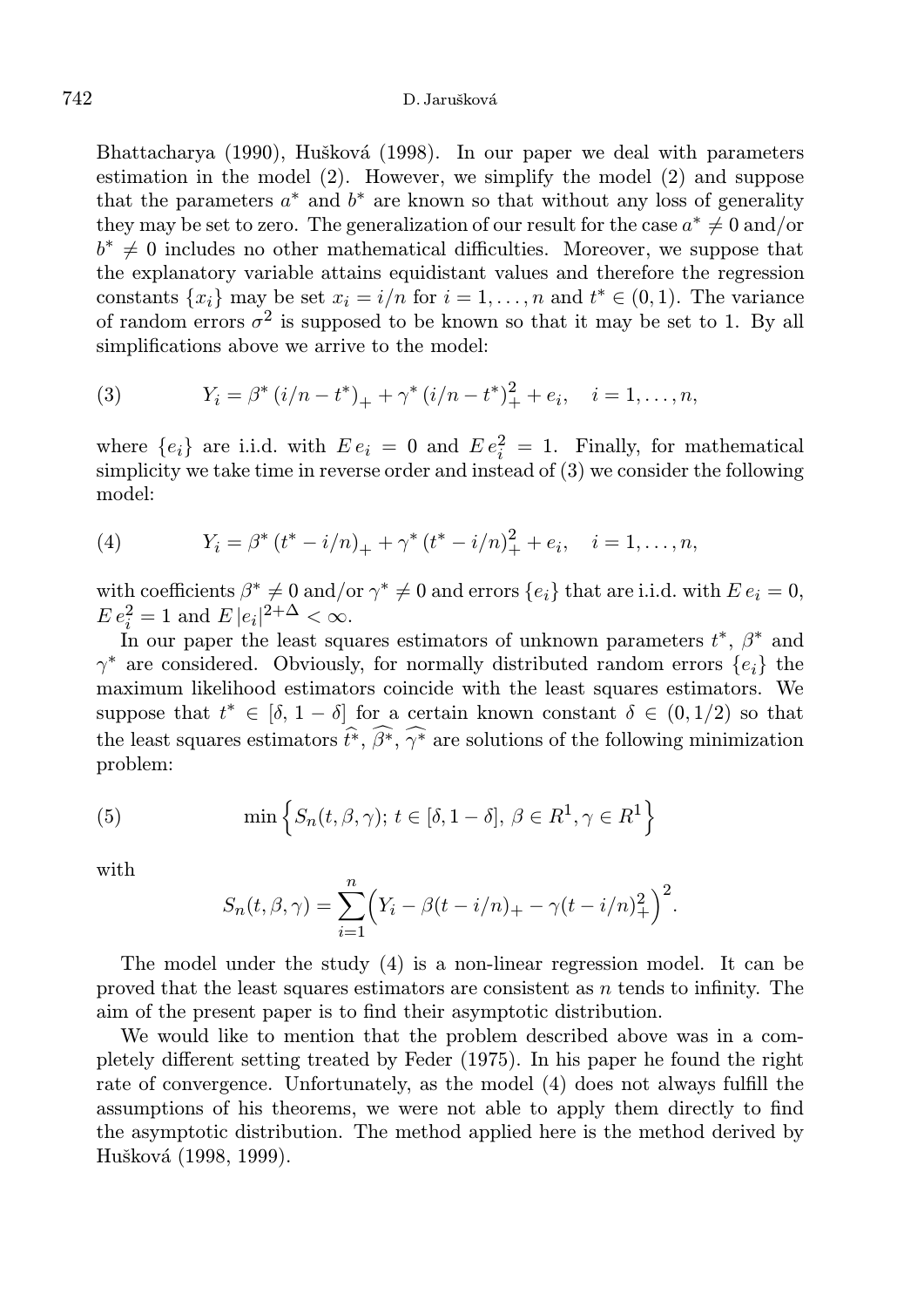#### 2. Main theorems

Supposing  $\gamma^* \neq 0$ , the limit behavior of the studied least squares estimates differ completely in two different cases, i.e. whether  $\beta^* \neq 0$  or  $\beta^* = 0$ . For  $\beta^* \neq 0$ the limit distribution of estimators  $\hat{t}^*, \widehat{\beta^*}$  and  $\widehat{\gamma^*}$  is normal as expected, while for  $\beta^* = 0$  the studied distribution is not normal.

Before we state the main theorems it is convenient to realize that the least squares estimator  $\hat{t}^*$  is the argument that minimizes  $S_n(t, \tilde{\beta}_t, \tilde{\gamma}_t)$ , over the interval  $[\delta, 1 - \delta]$ , where

$$
S_n(t, \widetilde{\beta}_t, \widetilde{\gamma}_t) = \min_{\beta \in R^1, \gamma \in R^1} \sum_{i=1}^{[nt]} \left( Y_i - \beta \left( t - (i/n) \right)_+ - \gamma \left( t - (i/n) \right)_+^2 \right)^2,
$$

and it is the same value that maximizes (over the same interval)

$$
\boldsymbol{Y}_n^T \boldsymbol{D}_n(t) \big(\boldsymbol{D}_n^T(t) \boldsymbol{D}_n(t)\big)^{-1} \boldsymbol{D}_n^T(t) \boldsymbol{Y}_n - \boldsymbol{Y}_n^T \boldsymbol{D}_n(t^*) \big(\boldsymbol{D}_n^T(t^*) \boldsymbol{D}_n(t^*)\big)^{-1} \boldsymbol{D}_n^T(t^*) \boldsymbol{Y}_n
$$

with

$$
D_n(t) = \begin{pmatrix} t - \frac{1}{n} & (t - \frac{1}{n})^2 \\ \vdots & \vdots \\ t - \frac{\lfloor nt \rfloor}{n} & (t - \frac{\lfloor nt \rfloor}{n})^2 \\ 0 & 0 & 0 \end{pmatrix}, \quad \mathbf{Y}_n = \begin{pmatrix} Y_1 \\ \vdots \\ Y_n \end{pmatrix}.
$$

**Theorem A.** Suppose that  $\beta^* \neq 0$ . Then  $n^{1/2}(\hat{t}^* - t^*, \hat{\beta}^* - \beta^*, \hat{\gamma}^* - \gamma^*)$  has asymptotically a zero-mean normal distribution with a variance-covariance matrix  $G^{-1}$ , where

$$
G = \begin{pmatrix} \beta^{*2}t^{*} + 4\beta^{*}\gamma^{*}t^{*2}/2 + 4\gamma^{*2}t^{*3}/3 & \dots & \dots \\ \beta^{*}t^{*2}/2 + 2\gamma^{*}t^{*3}/3 & t^{*3}/3 & \dots \\ \beta^{*}t^{*3}/3 + 2\gamma^{*}t^{*4}/4 & t^{*4}/4 & t^{*5}/5 \end{pmatrix}.
$$

Especially, it means that  $n^{1/2}(\hat{t}^* - t^*)$  has asymptotically a normal distribution  $N\left(0,\frac{9}{\beta^{*2}t^*}\right)$ .

PROOF: The proof of Theorem A follows the same pattern as in Hušková (1998).  $\Box$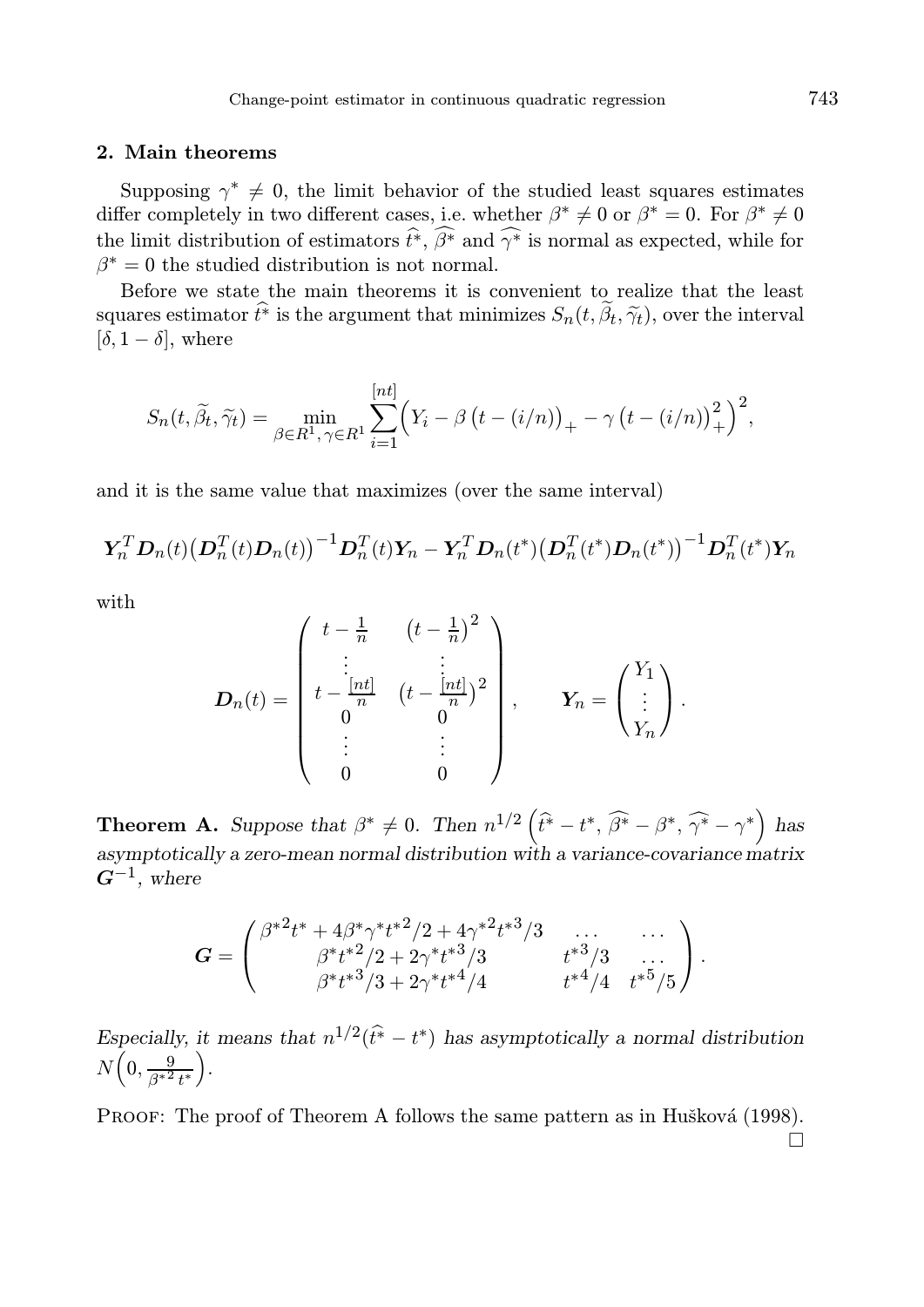**Theorem B.** Suppose that  $\beta^* = 0$  and  $\gamma^* \neq 0$ . Let  $(Z_1, Z_2, Z_3)$  be a normal vector with zero mean and the following variance – covariance matrix:

$$
\begin{pmatrix} t^* & t^{*2}/2 & t^{*3}/3 \\ t^{*2}/2 & t^{*3}/3 & t^{*4}/4 \\ t^{*3}/3 & t^{*4}/4 & t^{*5}/5 \end{pmatrix}.
$$

Let us introduce a random variable  $X = -Z_1 + \frac{4}{t^*}Z_2 - \frac{10}{3t^*}$  $\frac{10}{3 t^{*2}} Z_3$  having a normal distribution  $N(0, t^*/9)$  and  $U_+ = \max(0, X/\gamma^*)$ . Then as  $n \to \infty$ 

(6) 
$$
\mathcal{L}\left(n^{1/2}(\hat{t}^* - t^*)^2\right) \rightarrow \mathcal{L}\left(\frac{9}{t^*}U_+\right) \equiv \max\left(0, N\left(0, \frac{9}{\gamma^{*2}t^*}\right)\right),
$$

$$
(7) \quad \mathcal{L}\left(n^{1/2}\widehat{\beta^*}^2\right) \rightarrow \mathcal{L}\left(\frac{36}{t^*}\gamma^{*2}U_+\right) \equiv \max\left(0, N\left(0, \frac{144\,\gamma^{*2}}{t^*}\right)\right),\tag{6}
$$

$$
(8) \quad \mathcal{L}\left(n^{1/2}(\widehat{\gamma^*}-\gamma^*)\right) \rightarrow \mathcal{L}\left(-\frac{30}{t^{*3}}\gamma^*U_+ - \frac{60}{t^{*4}}Z_2 + \frac{80}{t^{*5}}Z_3\right),
$$

$$
(9) \quad \mathcal{L}\Big(S_n(t^*,\widetilde{\beta_{t^*}},\widetilde{\gamma_{t^*}})-S_n(\widehat{t^*},\widehat{\beta^*},\widehat{\gamma^*})\Big)\rightarrow\mathcal{L}\Big(\frac{9}{t^*}\gamma^{*2}U_+^2\Big)\equiv\Big(\max(0,N(0,1))\Big)^2.
$$

PROOF: Denoting  $k = [nt]$  and  $k^* = [nt^*]$  we introduce

$$
r_{jl}^{n}(t^{*},t) = \frac{1}{n} \sum_{i=1}^{\min(k^{*},k)} (t^{*} - i/n)^{j} (t - i/n)^{l} \text{ for } j,l = 1,2,
$$
  
\n
$$
\mathbf{R}^{n}(t^{*},t) = ||r_{jl}^{n}(t^{*},t)||_{j,l=1}^{2},
$$
  
\n
$$
r_{2}^{n}(t^{*},t) = (r_{21}^{n}(t^{*},t), r_{22}^{n}(t^{*},t)),
$$
  
\n
$$
d^{n}(t^{*},t) = (d_{1}^{n}(t^{*},t), d_{2}^{n}(t^{*},t)) = r_{2}^{n}(t^{*},t)(\mathbf{R}^{n}(t,t))^{-1},
$$
  
\n
$$
e^{n}(t) = \left(\frac{1}{\sqrt{n}} \sum_{i=1}^{k} (t - i/n) e_{i}, \frac{1}{\sqrt{n}} \sum_{i=1}^{k} (t - i/n)^{2} e_{i}\right),
$$
  
\n
$$
e^{n}(t^{*}) = \left(\frac{1}{\sqrt{n}} \sum_{i=1}^{k^{*}} (t^{*} - i/n) e_{i}, \frac{1}{\sqrt{n}} \sum_{i=1}^{k^{*}} (t^{*} - i/n)^{2} e_{i}\right).
$$

By introducing

$$
C^{n}(t^{*},t) = r_{2}^{n}(t^{*},t) \left(\mathbf{R}^{n}(t,t)\right)^{-1} \left(r_{2}^{n}(t^{*},t)\right)^{T} - \frac{1}{n} \sum_{i=1}^{k^{*}} (t^{*} - i/n)^{4},
$$
  
\n
$$
B^{n}(t^{*},t) = r_{2}^{n}(t^{*},t) \left(\mathbf{R}^{n}(t,t)\right)^{-1} \left(e^{n}(t)\right)^{T} - \frac{1}{\sqrt{n}} \sum_{i=1}^{k^{*}} (t^{*} - i/n)^{2} e_{i},
$$
  
\n
$$
A^{n}(t^{*},t) = e^{n}(t) \left(\mathbf{R}^{n}(t,t)\right)^{-1} \left(e^{n}(t)\right)^{T} - e^{n}(t^{*}) \left(\mathbf{R}^{n}(t^{*},t^{*})\right)^{-1} \left(e^{n}(t^{*})\right)^{T},
$$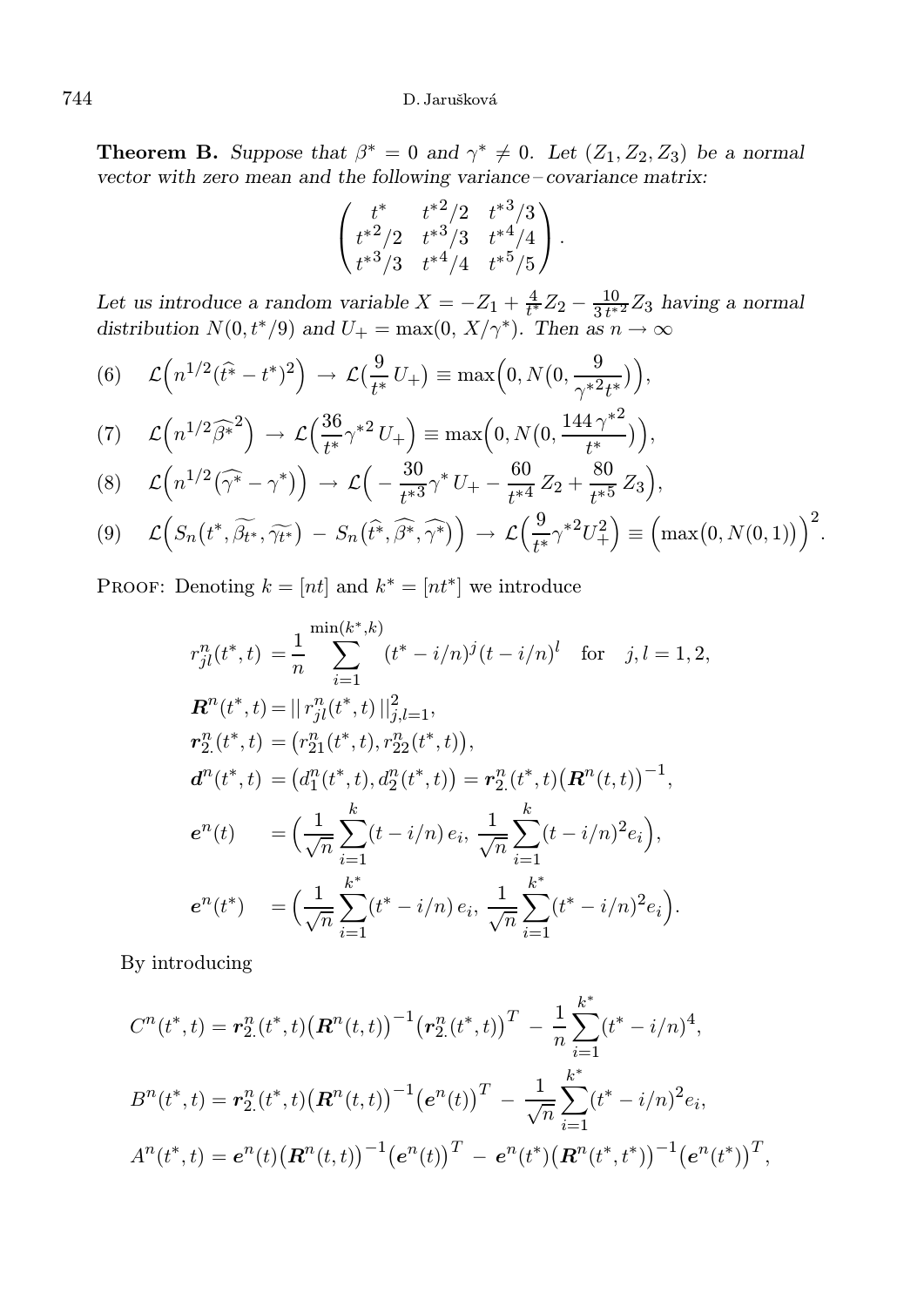we can express

$$
S_n(t, \widetilde{\beta}_t, \widetilde{\gamma}_t) - S_n(t^*, \widetilde{\beta_{t^*}}, \widetilde{\gamma_{t^*}}) = n \gamma^{*2} C^n(t^*, t) + 2\sqrt{n} \gamma^* B^n(t^*, t) + A^n(t^*, t).
$$
  
Further we introduce

$$
r_{jl}(t^*,t) = \int_0^1 (t^*-x)_+^j (t-x)_+^l dx \text{ for } j,l = 1,2,
$$
  
\n
$$
\mathbf{R}(t,t) = ||r_{jl}(t,t)||_{j,l=1}^2,
$$
  
\n
$$
\mathbf{r}_{2.}(t^*,t) = (r_{21}(t^*,t), r_{22}(t^*,t)),
$$
  
\n
$$
\mathbf{d}(t^*,t) = \mathbf{r}_{2.}(t^*,t) (\mathbf{R}(t,t))^{-1} = (d_1(t^*,t), d_2(t^*,t)),
$$
  
\n
$$
C(t^*,t) = \mathbf{r}_{2.}(t^*,t) (\mathbf{R}(t,t))^{-1} (\mathbf{r}_{2.}(t^*,t))^T - t^{*5}/5.
$$

Clearly

$$
\mathbf{R}(t,t) = \begin{pmatrix} t^3/3 & t^4/4 \\ t^4/4 & t^5/5 \end{pmatrix}, \quad (\mathbf{R}(t,t))^{-1} = \begin{pmatrix} 48/t^3 & -60/t^4 \\ -60/t^4 & 80/t^5 \end{pmatrix},
$$

$$
\mathbf{d}(t^*,t^*) = (0,1).
$$

Lemma 1. It holds

$$
\left\| \left( \left( \mathbf{R}^{n}(t,t) \right)^{-1} - \left( \mathbf{R}^{n}(t^{*},t^{*}) \right)^{-1} \right) - \left( \left( \mathbf{R}(t,t) \right)^{-1} - \left( \mathbf{R}(t^{*},t^{*}) \right)^{-1} \right) \right\|
$$
\n
$$
= O\left( \frac{|t-t^{*}|}{n} \right),
$$
\n(10)\n
$$
\left\| \mathbf{d}^{n}(t^{*},t) - \mathbf{d}(t^{*},t) \right\| = O\left( \frac{|t-t^{*}|}{n} \right),
$$
\n
$$
|C^{n}(t^{*},t) - C(t^{*},t)| = O\left( \frac{|t-t^{*}|}{n} \right),
$$

and

$$
d_1(t^*,t) = -2(t-t^*) + 4\frac{(t-t^*)^2}{t^*} + 4\frac{(t-t^*)^3}{t^*^2} + o((t-t^*)^4),
$$
  
(11) 
$$
d_2(t^*,t) = 1 - \frac{10}{3}\frac{(t-t^*)^2}{t^*} + \frac{20}{3}\frac{(t-t^*)^3}{t^*^2} - 5\frac{(t-t^*)^4}{t^*^3} + o((t-t^*)^4),
$$

$$
C(t^*,t) = -\frac{t^*}{9}(t-t^*)^4 + o((t-t^*)^4).
$$

PROOF: As for  $j, l = 1, 2$ 

$$
r_{jl}^n(t^*,t) - r_{jl}^n(t^*,t^*) = r_{jl}(t^*,t) - r_{jl}(t^*,t^*) + O(|t-t^*|/n),
$$
  
\n
$$
r_{jl}^n(t,t) - r_{jl}^n(t^*,t^*) = r_{jl}(t,t) - r_{jl}(t^*,t^*) + O(|t-t^*|/n),
$$
  
\n
$$
r_{jl}^n(t^*,t) - r_{jl}(t^*,t) = O(1/n),
$$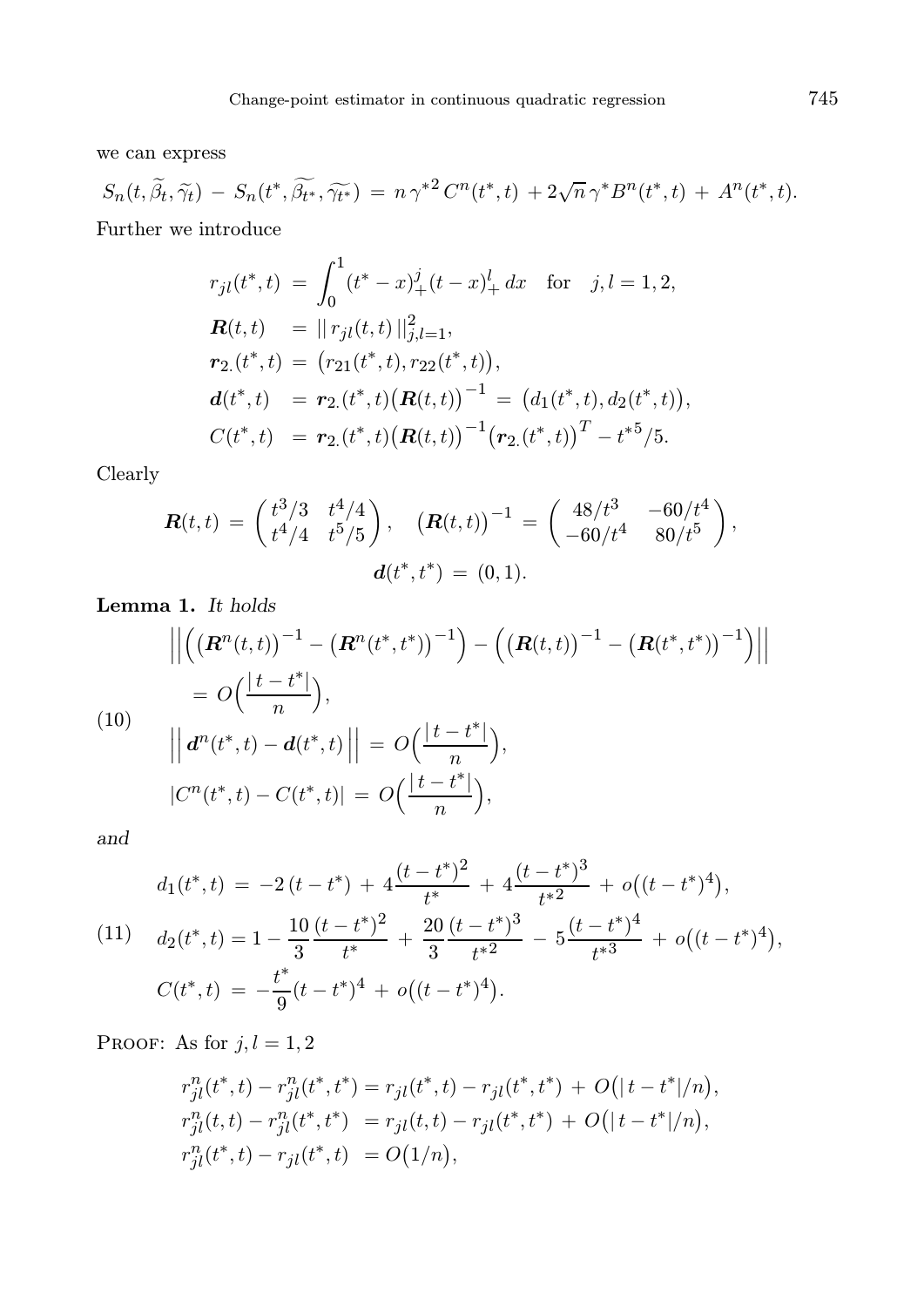the approximations (10) hold true. The assertions (11) are the Taylor expansions of the corresponding terms.  $\Box$ 

To prove the following two lemmas we apply the relationships between  $e^n(t)$ and  $e^n(t^*)$  together with the expansion of  $d(t^*, t) (e^n(t))^T - e_2^n(t^*)$ : For  $t^* < t$ 

$$
\sum_{i=1}^{k} (t - i/n) e_i = \sum_{i=1}^{k^*} (t^* - i/n) e_i + (t - t^*) \sum_{i=1}^{k^*} e_i
$$
  
+ 
$$
\sum_{i=k^*+1}^{k} (t^* - i/n) e_i + (t - t^*) \sum_{i=k^*+1}^{k} e_i,
$$
  

$$
\sum_{i=1}^{k} (t - i/n)^2 e_i = \sum_{i=1}^{k^*} (t^* - i/n)^2 e_i + 2(t - t^*) \sum_{i=1}^{k^*} (t^* - i/n) e_i + (t - t^*)^2 \sum_{i=1}^{k^*} e_i
$$
  
+ 
$$
\sum_{i=k^*+1}^{k} (t^* - i/n)^2 e_i + 2(t - t^*) \sum_{i=k^*+1}^{k} (t^* - i/n) e_i + (t - t^*)^2 \sum_{i=k^*+1}^{k} e_i,
$$

and

(12)

$$
\sqrt{n} d(t^*,t) (e^n(t))^T - \sum_{i=1}^{k^*} (t^* - i/n)^2 e_i =
$$
\n
$$
\left( -2(t - t^*) + \frac{4}{t^*}(t - t^*)^2 + K_1(t) (t - t^*)^3 \right) \left( \sum_{i=1}^k (t - i/n) e_i \right) +
$$
\n
$$
\left( -\frac{10}{3} \frac{1}{t^*}(t - t^*)^2 + K_2(t) (t - t^*)^3 \right) \left( \sum_{i=1}^k (t - i/n)^2 e_i \right) +
$$
\n
$$
\left( \sum_{i=1}^k (t - i/n)^2 e_i - \sum_{i=1}^{k^*} (t^* - i/n)^2 e_i \right) =
$$
\n
$$
\left( -2(t - t^*) + \frac{4}{t^*}(t - t^*)^2 + K_1(t) (t - t^*)^3 \right) \left( \sum_{i=1}^k (t - i/n) e_i - \sum_{i=1}^{k^*} (t^* - i/n) e_i \right) +
$$
\n
$$
\left( \frac{4}{t^*}(t - t^*)^2 + K_1(t) (t - t^*)^3 \right) \left( \sum_{i=1}^k (t^* - i/n) e_i \right) +
$$
\n
$$
\left( -\frac{10}{3} \frac{1}{t^*}(t - t^*)^2 + K_2(t) (t - t^*)^3 \right) \left( \sum_{i=1}^k (t - i/n)^2 e_i \right) + (t - t^*)^2 \sum_{i=1}^{k^*} e_i +
$$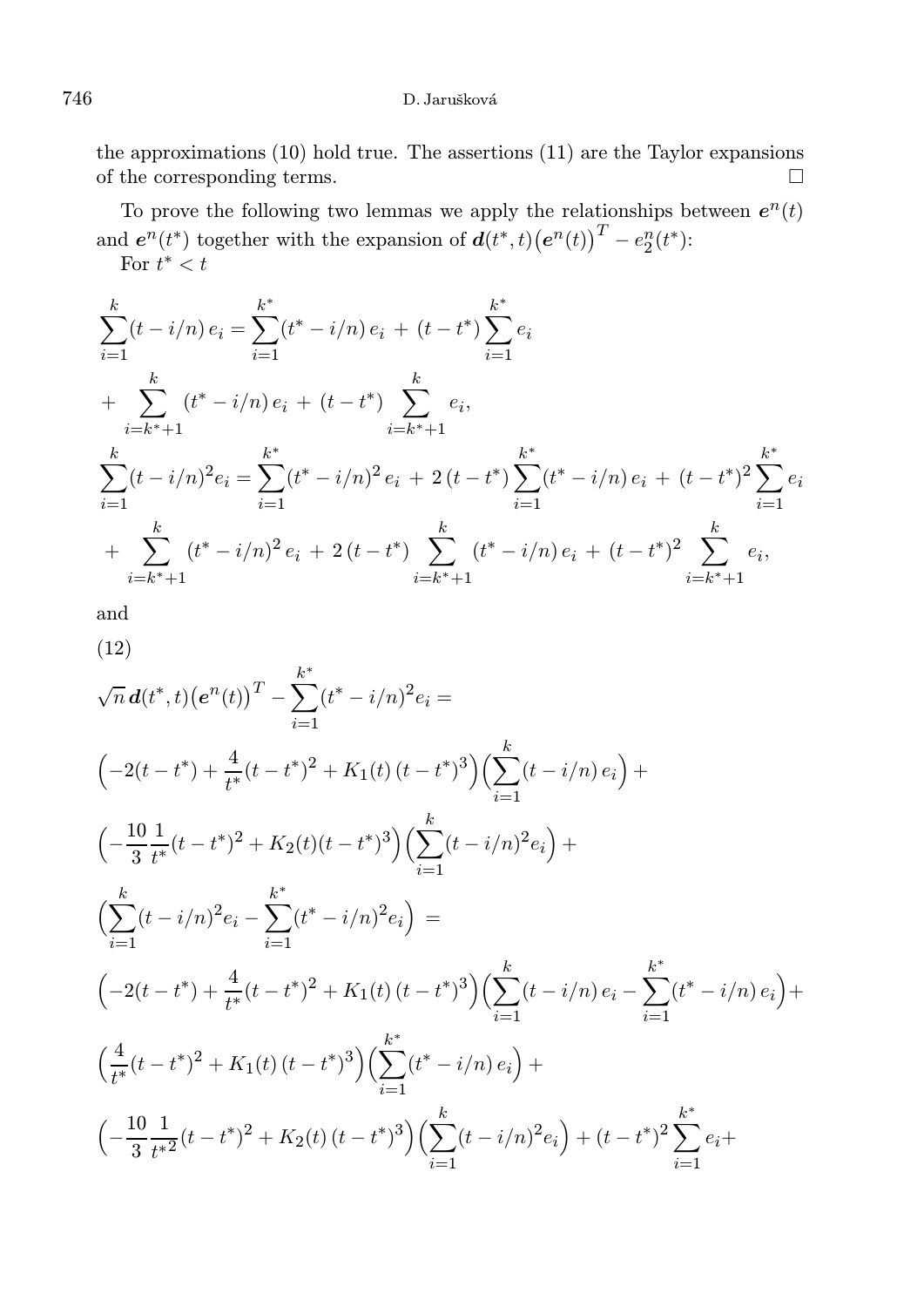$$
\sum_{i=k^*+1}^k (t^* - i/n)^2 e_i + 2(t - t^*) \sum_{i=k^*+1}^k (t^* - i/n) e_i + (t - t^*)^2 \sum_{i=k^*+1}^k e_i,
$$

where  $K_1(t)$  and  $K_2(t)$  are some continuous function on  $[\delta, 1-\delta]$ .

A similar relationship can be shown for  $t < t^*$ .

Lemma 2. It holds

(13) 
$$
\hat{t}^* - t^* = O_P((1/n)^{1/4}) \text{ as } n \to \infty.
$$

PROOF: It is known that

$$
\hat{t}^* - t^* = o_P(1) \quad \text{as} \quad n \to \infty,
$$

see Seber and Wild (1989). Moreover, Feder (1975) showed that

$$
\hat{t}^* - t^* = O_P((\ln \ln n/n)^{1/4}) \text{ as } n \to \infty.
$$

As

$$
C(t^*, t) = \frac{-(t - t^*)^4 t^{*5} (9(t - t^*) + 5t^*)}{45t^5} \quad \text{for} \quad t - t^* > 0,
$$
  

$$
C(t^*, t) = \frac{(t - t^*)^4 (4(t - t^*) - 5t^*)}{45} \quad \text{for} \quad t - t^* < 0,
$$

there exist a constant K and  $n_0 \in N$  such that for  $n \geq n_0$ 

 $C^{n}(t^{*}, t) \leq -K(t-t^{*})^{4}$  for  $t, t^{*} \in (0, 1)$ .

For the assertion (13) it is sufficient to prove that for any sequence  $\{r_n\}$  such that  $r_n \to \infty$ 

(14) 
$$
\max_{|t-t^*| \geq \frac{r_n}{n^{1/4}}} \frac{|2\,\gamma^*\sqrt{n}B^n(t^*,t) + A^n(t^*,t)|}{\gamma^{*2}n(t-t^*)^4} = o_P(1) \text{ as } n \to \infty.
$$

Using the law of iterated logarithm we may show

$$
\max_{|t-t^*| \ge \frac{r_n}{n^{1/4}}} \frac{\left| \sum_{i=\min(k,k^*)+1}^{\max(k,k^*)} e_i \right|}{n |\gamma^*(t-t^*)^2|} = o_P(1),
$$
\n
$$
\max_{|t-t^*| \ge \frac{r_n}{n^{1/4}}} \frac{\left| \sum_{i=\min(k,k^*)+1}^{\max(k,k^*)} (t^* - i/n) e_i \right|}{n |\gamma^*(t-t^*)^3|} = o_P(1),
$$
\n
$$
\max_{|t-t^*| \ge \frac{r_n}{n^{1/4}}} \frac{\left| \sum_{i=\min(k,k^*)+1}^{\max(k,k^*)} (t^* - i/n)^2 e_i \right|}{n |\gamma^*(t-t^*)^4|} = o_P(1),
$$

as  $n \to \infty$ . Now (14) follows from the preceding assertions and (12).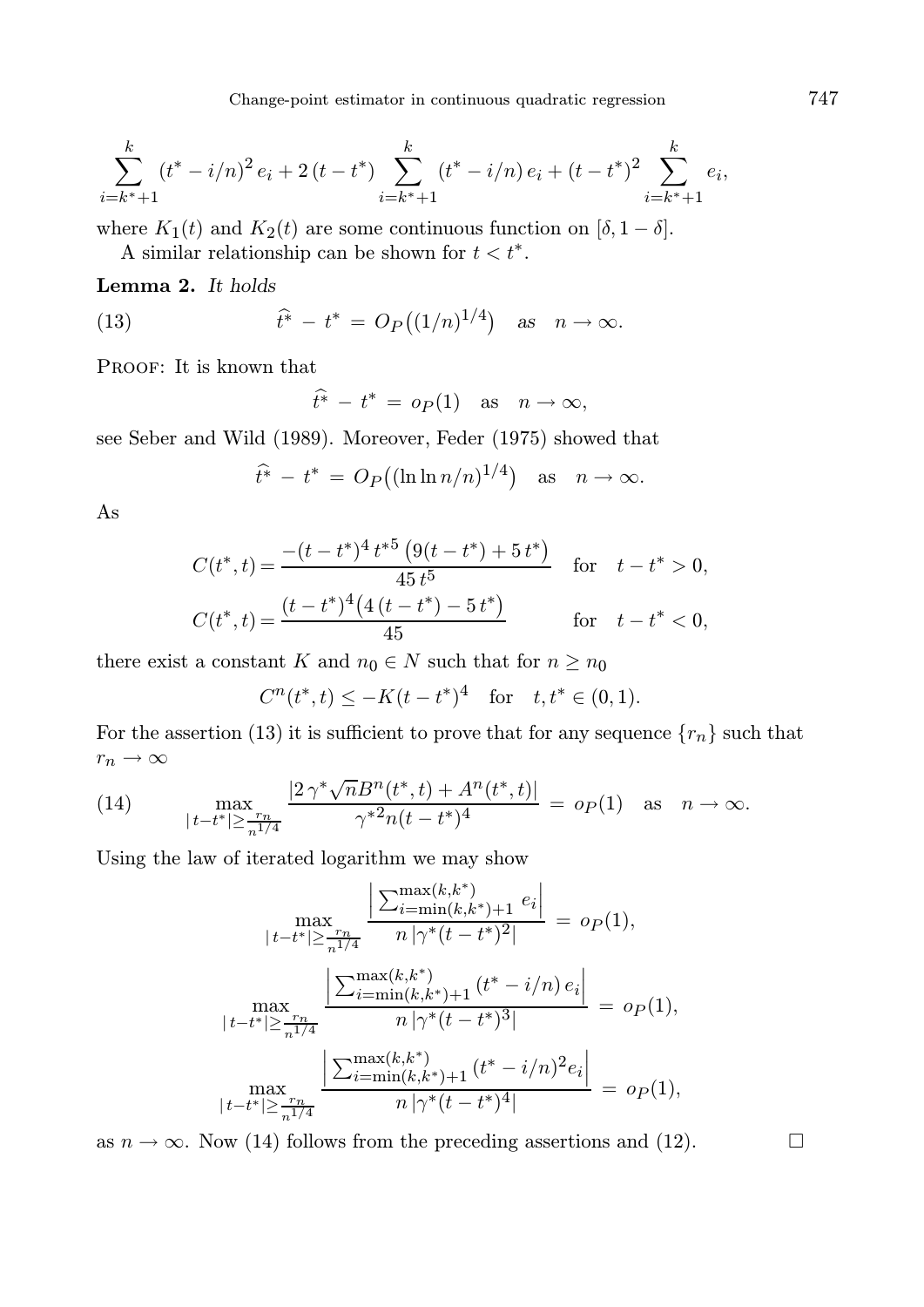**Lemma 3.** For any sequence  $\{r_n\}$  such that  $r_n = o(n^{1/4}/\ln \ln n)$ 

$$
\max_{|t-t^*| \leq \frac{r_n}{n^{1/4}}} \frac{|d(t^*,t) (e^n(t))^T - e_2^n(t^*) - (t - t^*)^2 X_n(t^*)|}{(t - t^*)^2} = o_P(1).
$$

as  $n \to \infty$ , where

$$
X_n(t^*) = -\frac{1}{\sqrt{n}} \sum_{i=1}^{\lfloor nt^* \rfloor} e_i + \frac{4}{t^*} \frac{1}{\sqrt{n}} \sum_{i=1}^{\lfloor nt^* \rfloor} (t^* - i/n) e_i - \frac{10}{3 t^{*2}} \frac{1}{\sqrt{n}} \sum_{i=1}^{\lfloor nt^* \rfloor} (t^* - i/n)^2 e_i.
$$

PROOF: As  $n \to \infty$ 

$$
\max_{\lvert t-t^* \rvert \leq \frac{r_n}{n^{1/4}}} \frac{\left\lvert \sum_{i=\min(k,k^*)+1}^{\max(k,k^*)} e_i \right\rvert}{\sqrt{n}} = o_P(1),
$$

$$
\max_{|t-t^*| \le \frac{r_n}{n^{1/4}}} \frac{\left| \sum_{i=\min(k,k^*)+1}^{\max(k,k^*)} (t^* - i/n) e_i \right|}{\sqrt{n} |t-t^*|} = o_P(1),
$$
  

$$
\max_{|t-t^*| \le \frac{r_n}{n^{1/4}}} \frac{\left| \sum_{i=\min(k,k^*)+1}^{\max(k,k^*)} (t^* - i/n)^2 e_i \right|}{\sqrt{n} (t-t^*)^2} = o_P(1).
$$

Using  $(12)$  we get the assertion of Lemma 3.

Notice that asymptotically  $X_n(t^*)$  has the same distribution as  $X$ , i.e. a normal distribution  $N(0, t^*/9)$ .

**Lemma 4.** For any arbitrary sequence  $\{r_n\}$  such that  $r_n = o(n^{1/4}/\ln \ln n)$ 

$$
\gamma^{*2} n C^n(t^*,t) + 2 \gamma^* \sqrt{n} B^n(t^*,t) + A^n(t^*,t) =
$$

$$
\gamma^{*2} \left(-\frac{t^*}{9}\right) n \left(t - t^*\right)^4 \left(1 + o(1)\right) + 2 \gamma^* X_n(t^*) \sqrt{n} \left(t - t^*\right)^2 \left(1 + o_P(1)\right) + O_P(|t - t^*|)
$$

as  $n \to \infty$  uniformly for  $|t - t^*| \leq r_n/n^{1/4}$ .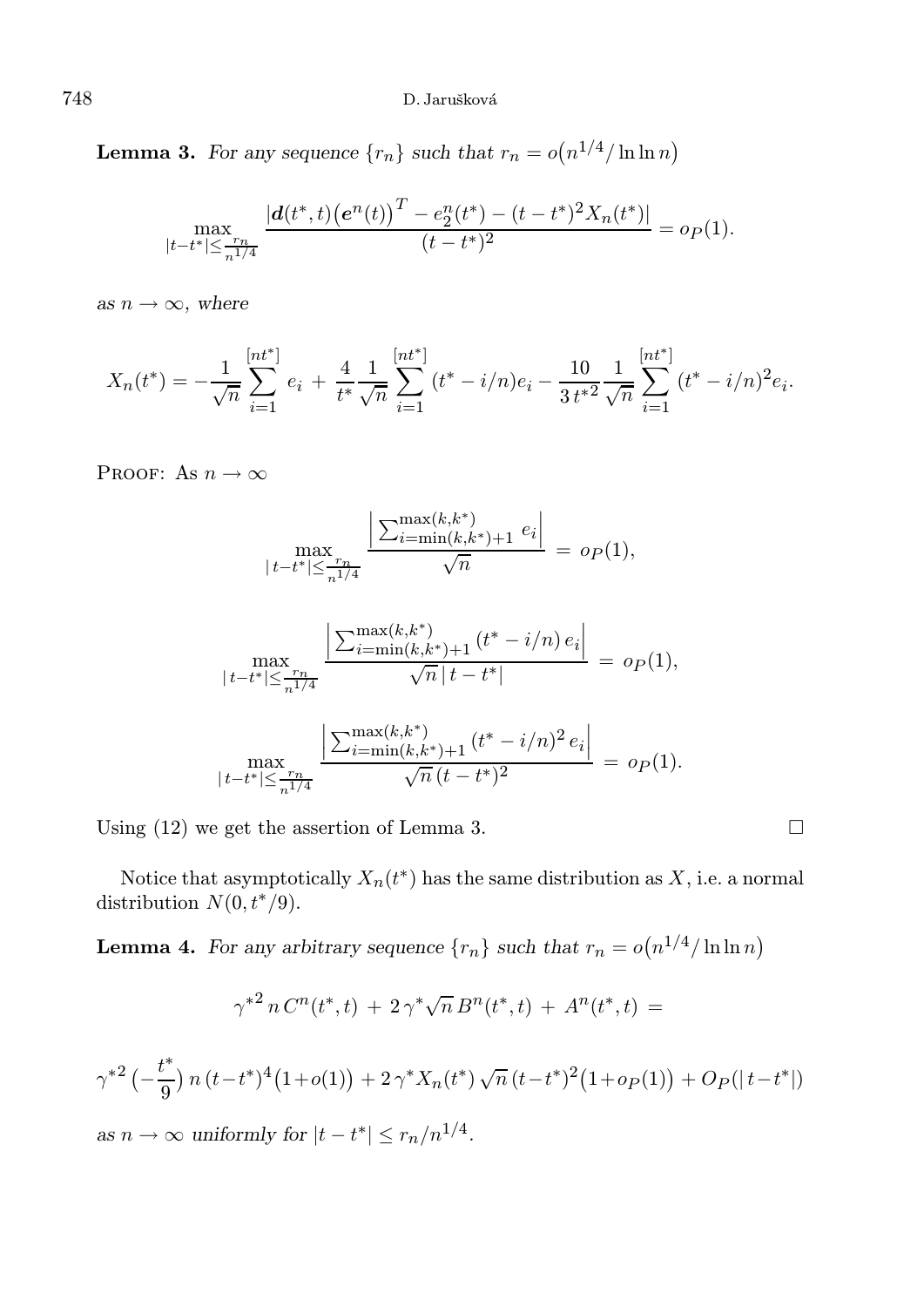PROOF: Lemma 4 is a consequence of Lemma 1, Lemma 3 and the fact that

$$
\max_{|t-t^*| \leq \frac{r_n}{n^{1/4}}} \frac{A^n(t^*,t)}{t-t^*} = O_P(1).
$$

As  $x = n^{1/2}(\hat{t} - t^*)^2$  is the value maximizing the quadratic function  $x(-({\gamma^*}^2 t^*/9)x+2{\gamma^*}X_n(t^*))$  over the set  $\{x, x > 0\}$  the assertion (6) of Theorem B is proved. Since

$$
(\widehat{\beta^*},\widehat{\gamma^*})=\gamma^* \boldsymbol{d}^n(t^*,\widehat{t^*})\,+\,\frac{1}{\sqrt{n}}\boldsymbol{e}^n(\widehat{t^*})\bigl(\boldsymbol{R}^n(\widehat{t^*},\widehat{t^*})\bigr)^{-1}
$$

and

$$
e^{n}(\hat{t}^{*})(\mathbf{R}^{n}(\hat{t}^{*},\hat{t}^{*}))^{-1} - e^{n}(t^{*})(\mathbf{R}^{n}(t^{*},t^{*}))^{-1} = o_{P}(1),
$$
  
\n
$$
n^{1/4}\hat{\beta}^{*} - (-2\gamma^{*}n^{1/4}(\hat{t}^{*} - t^{*})) = o_{P}(1),
$$
  
\n
$$
n^{1/2}(\hat{\gamma}^{*} - \gamma^{*}) - \left(-\frac{10}{3}\frac{1}{t^{*2}}\gamma^{*}n^{1/2}(\hat{t}^{*} - t^{*})^{2} - \frac{60}{t^{*4}}\left(\frac{1}{\sqrt{n}}\sum_{i=1}^{k^{*}}(t^{*} - i/n)e_{i}\right) + \frac{80}{t^{*5}}\left(\frac{1}{\sqrt{n}}\sum_{i=1}^{k^{*}}(t^{*} - i/n)^{2}e_{i}\right)\right) = o_{P}(1),
$$
  
\n
$$
S_{n}(t^{*}, \widetilde{\beta_{t^{*}}}, \widetilde{\gamma_{t^{*}}}) - S_{n}(\hat{t}^{*}, \widehat{\beta^{*}}, \widehat{\gamma^{*}}) - (\gamma^{*}n^{1/2}(\hat{t}^{*} - t^{*})^{2})^{2}(t^{*}/9) = o_{P}(1),
$$

(7), (8) and (9) hold true.

**Remark 1.** In Theorem B we supposed that  $\gamma^*$  is a fixed value but the assertion of Theorem B remains true even if  $\gamma_n^* \to 0$  in a way that

$$
\frac{(\ln \ln n)^2}{n^{1/2}\gamma_n^*} \to 0.
$$

If we choose the sequence  $\{r_n\}$  tending to infinity such that

$$
\frac{r_n^2 (\ln \ln n)^2}{n^{1/2} \gamma_n^*} \to 0,
$$

we get

$$
\max_{|t-t^*|\leq \frac{r_n}{n^{1/4}|\gamma_n^*|^{1/2}}}\frac{\big|\sum_{i=\min(k,k^*)+1}^{\max(k,k^*)} e_i\big|}{\sqrt{n}}=O_P\Big(\frac{(\ln\ln n)^{1/2}r_n^{1/2}}{n^{1/8}|\gamma_n^*|^{1/4}}\Big)=o_p(1),
$$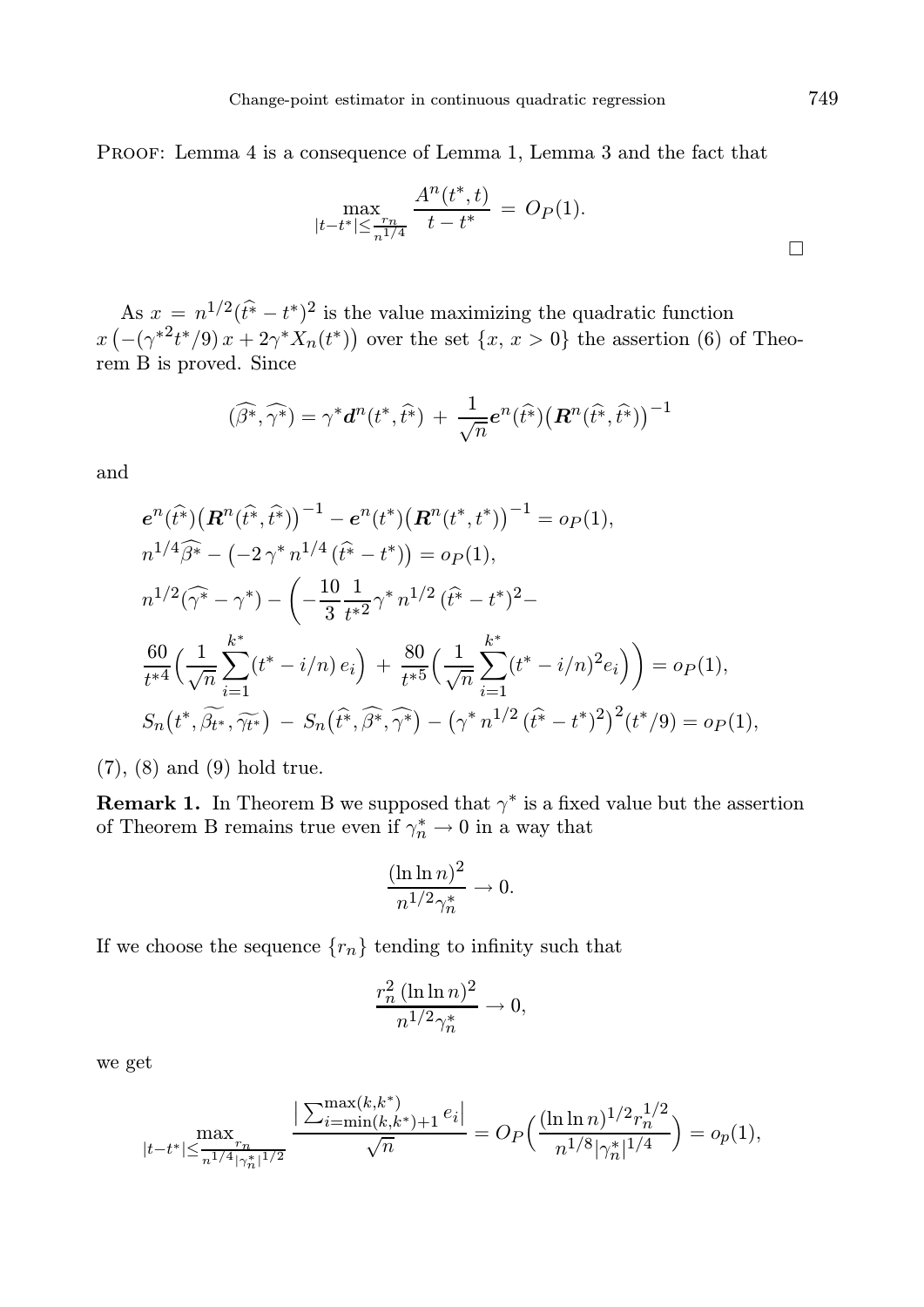$$
\max_{|t-t^*| \geq \frac{r_n}{n^{1/4} |\gamma_n^*|^{1/2}}}\frac{\big|\sum_{i=\min(k,k^*)+1}^{\max(k,k^*)} e_i\big|}{n\,|\gamma_n^*|(t-t^*)^2} = \\ O_P\Big(\frac{(\ln\ln n)^{1/2}}{n^{1/2}}\frac{1}{|\gamma_n^*| \big(\frac{r_n}{n^{1/4} |\gamma_n^*|^{1/2}}\big)^{3/2}}\Big) = o_P(1).
$$

Then the proof of Theorem B is analogous as for a fixed  $\gamma^*$ .

Remark 2. Our simulation study showed that the limit distribution of (6) underestimates the variability of  $\hat{t}^*$ . As a consequence the symmetric  $(1 - \alpha)$  100% confidence interval for  $t^*$  based on  $(6)$ , i.e.

$$
\bigg( - \Big(\frac{3\,u_1}_{-\alpha}\Big)^{1/2}\frac{1}{t^{*1/4}} \leq n^{1/4}(\widehat{t^*}-t^*) \leq \Big(\frac{3\,u_1}_{-\alpha}\Big)^{1/2}\frac{1}{t^{*1/4}}\bigg),
$$

contains less than  $(1-\alpha)$  100% realizations of  $n^{1/4}(\hat{t}^* - t^*)$ . In our simulation study (10000 repetitions) for  $n = 5000$ ,  $t^* = 0.5$  and  $\gamma^* = 60$  only 88.2% of realizations of  $n^{1/2}(\hat{t}^* - t^*)^2$  have fallen into the 95% symmetric confidence interval. Figure 1 shows the histogram of  $t^*$  for  $n = 5000$ ,  $t^* = 0.5$  and  $\gamma^* = 60$ .

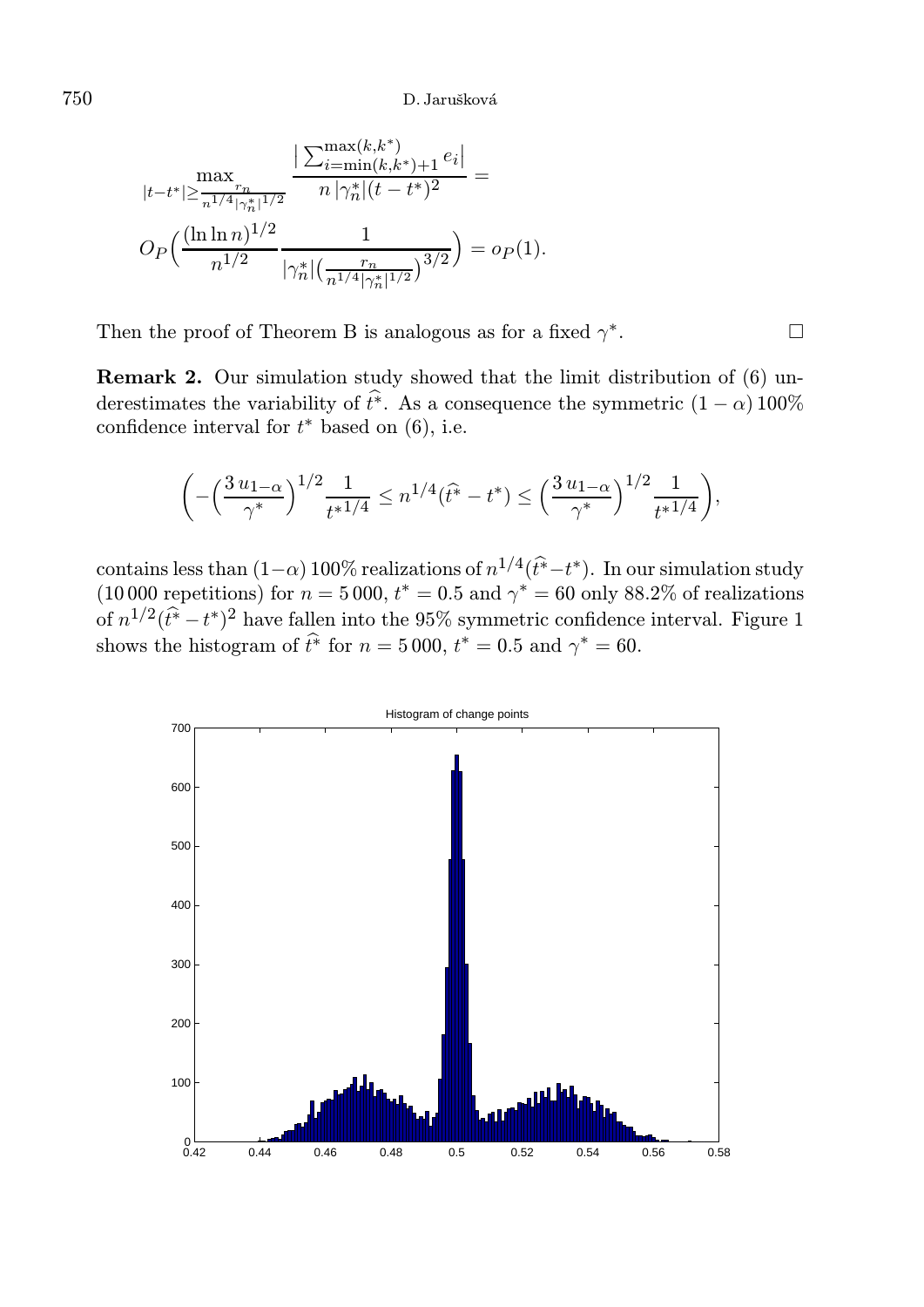Table 1 presents relative frequencies of  $n^{1/2}(\hat{t}^* - t^*)^2 \frac{\gamma^* \sqrt{t^*}}{3}$  with  $n = 5000, t^* =$  $(0.3, 0.5, 0.7, 0.9 \text{ and } \gamma^* = 60 \text{ obtained from simulation study } (10000 \text{ repetitions})$ and probabilities calculated from the distribution of  $\max(0, N(0, 1))$  according to (6).

|                 | rel. fr.    | rel. fr.    | rel. fr.    | rel. fr.    | prob.  |
|-----------------|-------------|-------------|-------------|-------------|--------|
| interval        | $t^* = 0.3$ | $t^* = 0.5$ | $t^* = 0.7$ | $t^* = 0.9$ |        |
| $0.00 - 0.25$   | 0.4439      | 0.4890      | 0.5118      | 0.5270      | 0.5987 |
| $0.25 - 0.75$   | 0.1937      | 0.1753      | 0.1752      | 0.1680      | 0.1747 |
| $0.75 - 1.25$   | 0.1356      | 0.1437      | 0.1354      | 0.1352      | 0.1210 |
| $1.25 - 1.75$   | 0.0961      | 0.0869      | 0.0957      | 0.0922      | 0.0656 |
| $1.75 - 2.25$   | 0.0602      | 0.0591      | 0.0476      | 0.0427      | 0.0278 |
| $2.25 - 2.75$   | 0.0352      | 0.0293      | 0.0230      | 0.0261      | 0.0092 |
| $2.75 - 3.25$   | 0.0159      | 0.0110      | 0.0073      | 0.0064      | 0.0024 |
| $3.25 - 3.75$   | 0.0089      | 0.0040      | 0.0029      | 0.0017      | 0.0005 |
| $3.75 - \infty$ | 0.0105      | 0.0017      | 0.0011      | 0.0007      | 0.0001 |
|                 |             |             |             |             |        |

Table 1. Relative frequencies and corresponding probabilities of the statistic  $\sqrt{n}(\hat{t}^* - t^*)^2 \gamma^* \sqrt{t^*}/3$  for  $n = 5000$ ,  $t^* = 0.5$  and  $\gamma^* = 60$ .

**Remark 3.** Getting back to the model (2) with  $x_i = i/n$  it can be derived analogously as in Theorem A and B that if  $\beta^* \neq 0$  then the asymptotic distribution of  $n^{1/2}(\hat{t}^* - t^*)$  is zero mean normal with the variance  $(4+5t^*)/(\beta^{*2}t^*(1-t^*))$ . If  $\beta^* = 0$  and  $\gamma^* \neq 0$  then  $n^{1/2}(\hat{t}^* - t^*)^2$  is asymptotically distributed as  $U_+$  where U has a zero mean normal distribution with the variance  $(4+5t^*)/(\gamma^{*2}t^*(1-t^*))$ .

Remark 4. Theorem B gives the limit distribution of the unknown coefficients  $t^*, \beta^*$  and  $\gamma^*$  in the model (4) in the case  $\beta^* = 0$ . If we consider the least squares estimator  $t^*$  of the parameter  $t^*$  in the model

$$
Y_i = \gamma^* (t^* - i/n)_+^2 + e_i, \quad i = 1, ..., n, \quad \gamma^* \neq 0,
$$

then  $n^{1/2}(\hat{t}^* - t^*)$  has asymptotically a zero-mean normal distribution with the variance  $12/(\gamma^{*2}t^{*3})$ . Moreover,  $S_n(t^*, \widetilde{\gamma_{t^*}}) - S_n(\widehat{t^*}, \widehat{\gamma^*})$  has asymptotically  $\chi^2$ distribution with one degree of freedom. The asymptotic distribution of the change point estimator  $\hat{t}^*$  in the model

$$
Y_i = a + b(i/n) + \gamma^* (i/n - t^*)^2_+ + e_i, \quad i = 1, ..., n, \quad \gamma^* \neq 0,
$$

was given in Jarušková (1998).